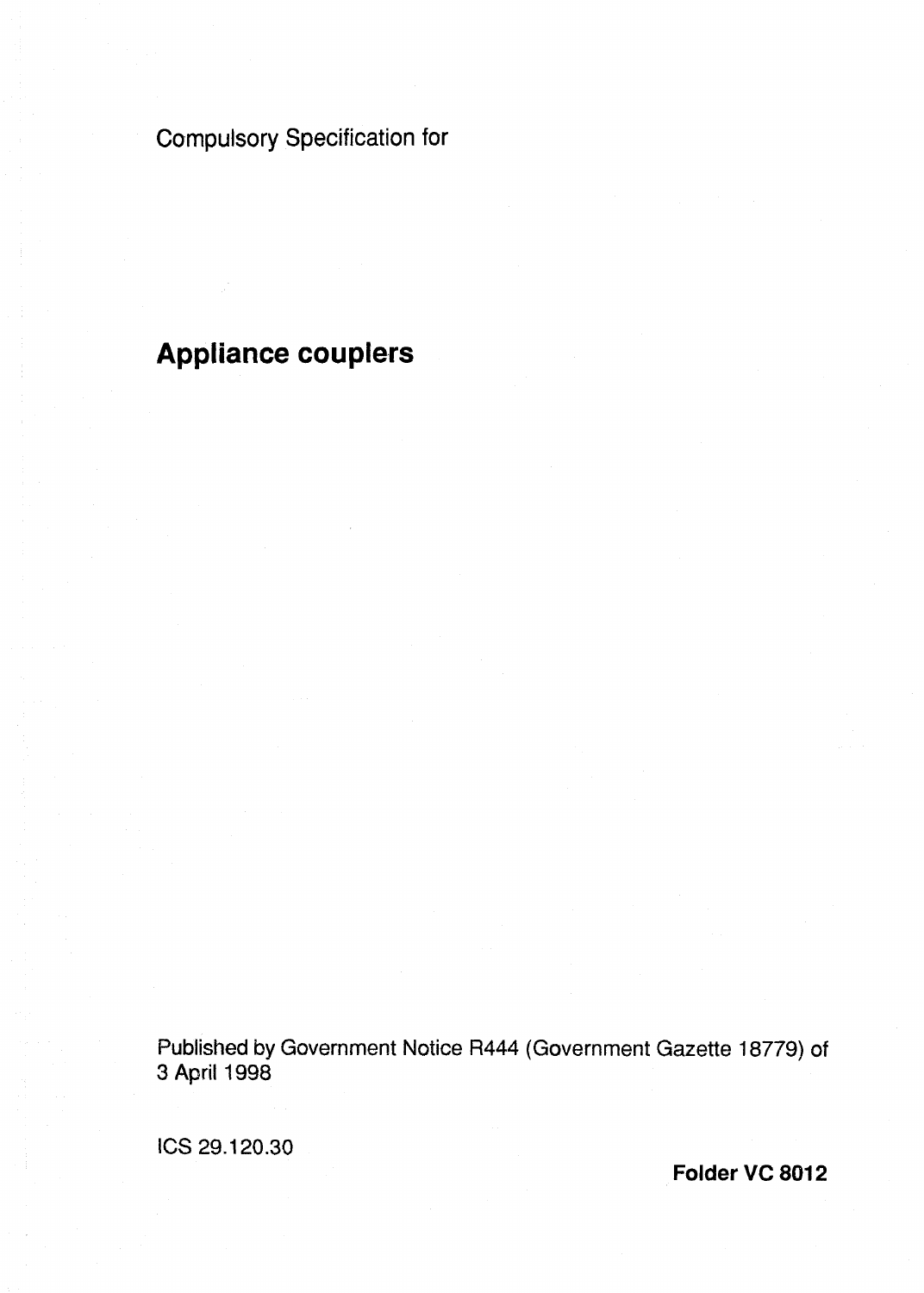STAATSKOERANT, 3 APRIL 1998 **No. 18779 87** 

**No. R. 444 3 April 1998** 

#### STANDARDS ACT, 1993

## **COMPULSORY SPECIFICATION FOR APPLIANCE COUPLERS**

I, Alec Erwin, Minister of Trade and Industry, hereby under section 22 (1) (a) (ii) of the Standards Act, 1993 (Act No. 29 of 1993), and on the recommendation of the Council of the South African Bureau of Standards, declare the specification contained in the Schedule to be a compulsory specification for appliance couplers with effect from the date two months after publication of this notice with the simultaneous withdrawal of the compulsory specification for appliance couplers for domestic appliances published by Schedule 10 of Government Notice No. R. 1615 of 22 October 1965.

#### **A. ERWIN**

**Minister of Trade and Industry**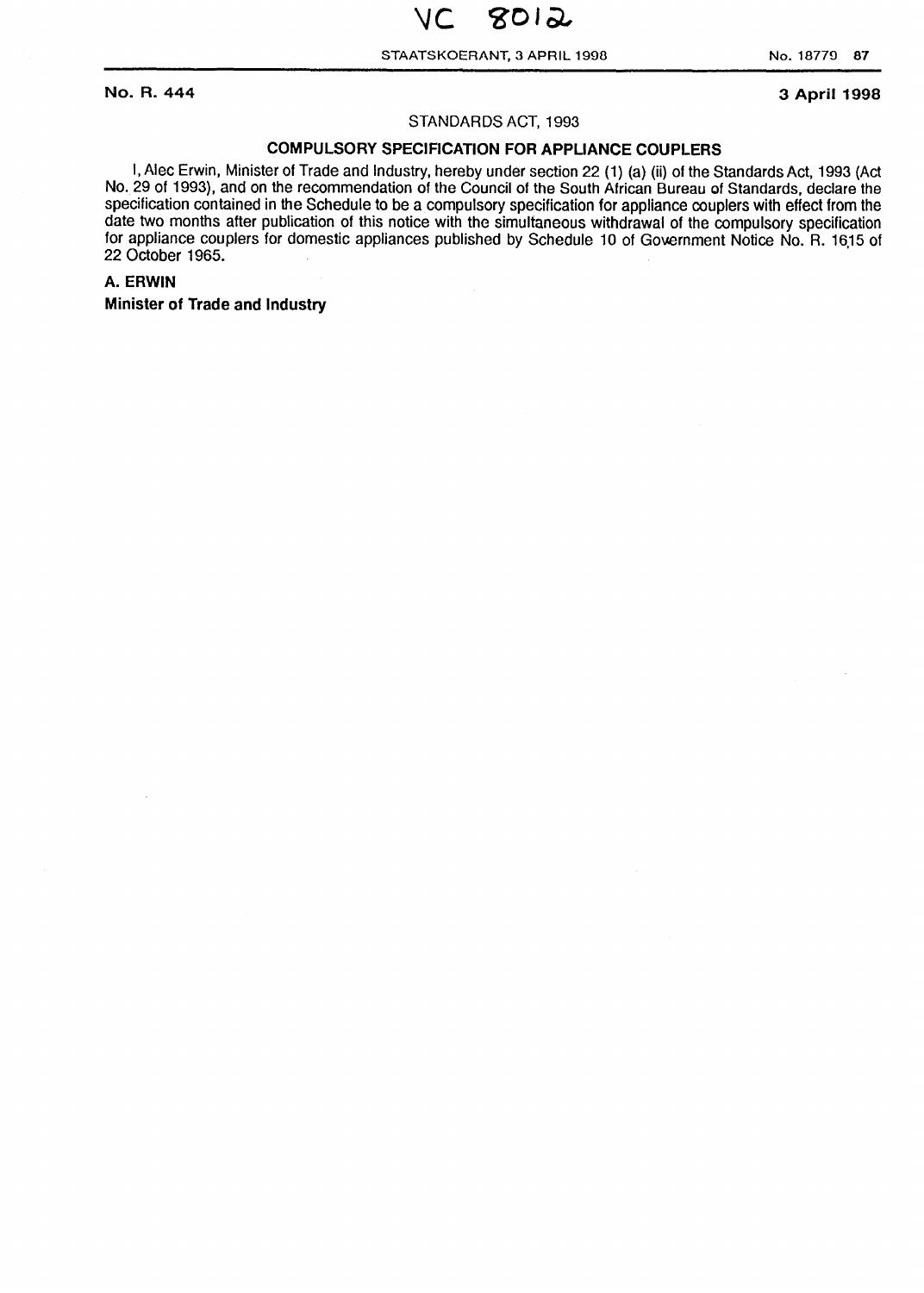# SCHEDULE

# COMPULSORY SPECIFICATION FOR APPLIANCE COUPLERS

## **1 Scope**

**1.1** This specification covers two-pole appliance couplers for a.c. only, with or without earthing contact, with rated voltage in the range 50 V to 250 V and a rated current not exceeding 16 A, for household and similar general purposes and intended for the connection of a supply cord to electrical appliances or other electrical equipment.

### **2 Definitions**

For the purposes of this specification, the following definitions apply:

**2.1 appliance coupler: A** means that enables the connection and disconnection, at will, of a cord to an appliance or other equipment and that consists of a connector and an appliance inlet.

**2.2 appliance inlet:** The part of the appliance coupler that is integrated or incorporated in the appliance or equipment or is intended to be fixed to it.

**2.3 connector:** The part of the appliance coupler that is integral with, or intended to be attached to, the cord connected to the supply.

## **3 Requirements**

An appliance coupler shall comply with the relevant of the following clauses of SABS IEC 320-1, Appliance couplers for household and similar general purposes  $-$  Part 1: General requirements, as published by Government Notice 1084 (Government Gazette No. 17287) of 5 July 1996:

- 4 General requirements
- 6 Standard ratings
- 7 Classification
- 8 Marking
- 9 Dimensions and compatibility
- 10 Protection against electric shock
- $-11$  Provision for earthing
- 12 Terminals and terminations
- $-13$  Construction
- 14 Moisture resistance
- 15 Insulation resistance and electric strength
- 16 Forces necessary to insert and to withdraw the connector